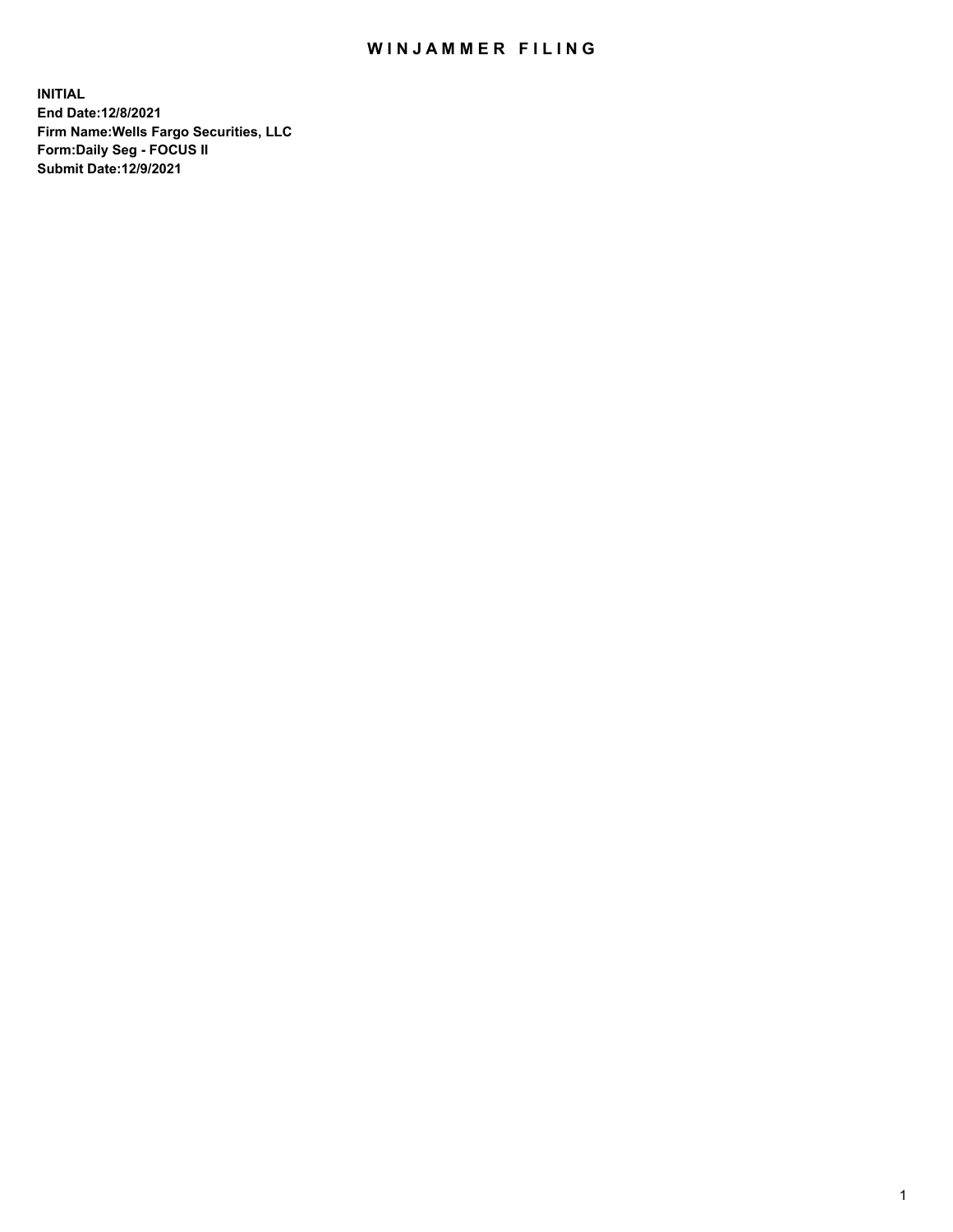**INITIAL End Date:12/8/2021 Firm Name:Wells Fargo Securities, LLC Form:Daily Seg - FOCUS II Submit Date:12/9/2021 Daily Segregation - Cover Page**

| Name of Company                                                                                                                                                                                                                                                                                                                | <b>Wells Fargo Securities LLC</b>                           |
|--------------------------------------------------------------------------------------------------------------------------------------------------------------------------------------------------------------------------------------------------------------------------------------------------------------------------------|-------------------------------------------------------------|
| <b>Contact Name</b>                                                                                                                                                                                                                                                                                                            | <b>James Gnall</b>                                          |
| <b>Contact Phone Number</b>                                                                                                                                                                                                                                                                                                    | 917-699-6822                                                |
| <b>Contact Email Address</b>                                                                                                                                                                                                                                                                                                   | james.w.gnall@wellsfargo.com                                |
| FCM's Customer Segregated Funds Residual Interest Target (choose one):<br>a. Minimum dollar amount: ; or<br>b. Minimum percentage of customer segregated funds required:% ; or<br>c. Dollar amount range between: and; or<br>d. Percentage range of customer segregated funds required between:% and%.                         | 125,000,000<br><u>0</u><br>0 <sub>0</sub><br>0 <sub>0</sub> |
| FCM's Customer Secured Amount Funds Residual Interest Target (choose one):<br>a. Minimum dollar amount: ; or<br>b. Minimum percentage of customer secured funds required:%; or<br>c. Dollar amount range between: and; or<br>d. Percentage range of customer secured funds required between:% and%.                            | 35,000,000<br><u>0</u><br>00<br>0 <sub>0</sub>              |
| FCM's Cleared Swaps Customer Collateral Residual Interest Target (choose one):<br>a. Minimum dollar amount: ; or<br>b. Minimum percentage of cleared swaps customer collateral required:% ; or<br>c. Dollar amount range between: and; or<br>d. Percentage range of cleared swaps customer collateral required between:% and%. | 360,000,000<br><u>0</u><br>0 <sub>0</sub><br>00             |

Attach supporting documents CH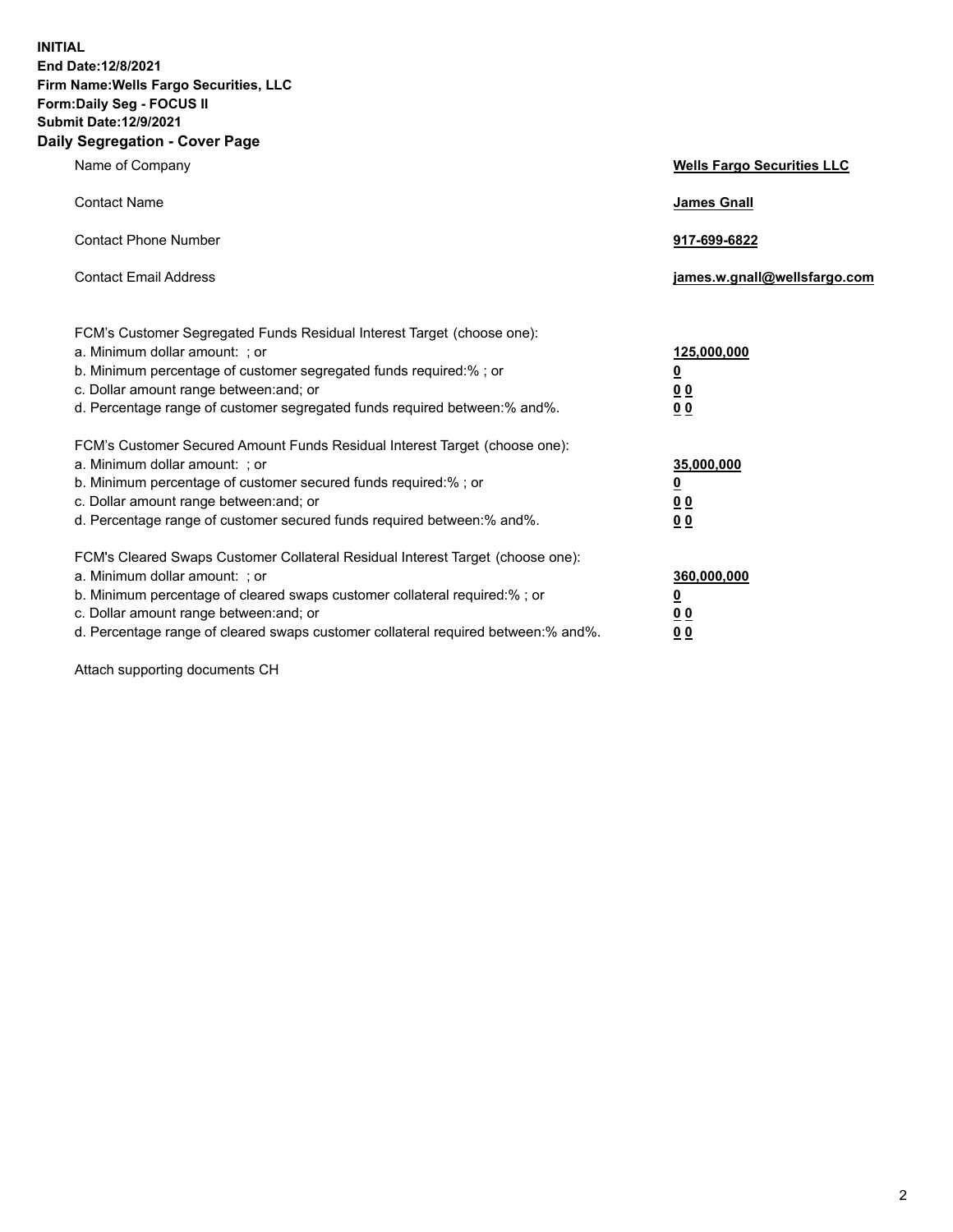**INITIAL End Date:12/8/2021 Firm Name:Wells Fargo Securities, LLC Form:Daily Seg - FOCUS II Submit Date:12/9/2021**

## **Daily Segregation - Secured Amounts**

|     | Foreign Futures and Foreign Options Secured Amounts                                                          |                                                   |
|-----|--------------------------------------------------------------------------------------------------------------|---------------------------------------------------|
| 1.  | Amount required to be set aside pursuant to law, rule or regulation of a foreign                             | $0$ [7305]                                        |
|     | government or a rule of a self-regulatory organization authorized thereunder                                 |                                                   |
|     | Net ledger balance - Foreign Futures and Foreign Option Trading - All Customers                              |                                                   |
|     | A. Cash                                                                                                      | 67,576,726 [7315]                                 |
|     | B. Securities (at market)                                                                                    | 195,621,527 [7317]                                |
| 2.  | Net unrealized profit (loss) in open futures contracts traded on a foreign board of trade                    | 93,230,374 [7325]                                 |
| 3.  | Exchange traded options                                                                                      |                                                   |
|     | a. Market value of open option contracts purchased on a foreign board of trade                               | 3,190 [7335]                                      |
|     | b. Market value of open contracts granted (sold) on a foreign board of trade                                 | $0$ [7337]                                        |
| 4.  | Net equity (deficit) (add lines 1. 2. and 3.)                                                                | 356,431,817 [7345]                                |
| 5.  | Account liquidating to a deficit and account with a debit balances - gross amount                            | 43,017,299 [7351]                                 |
|     | Less: amount offset by customer owned securities                                                             |                                                   |
| 6.  |                                                                                                              | <mark>-42,993,658</mark> [7352] 23,641 [7354]     |
|     | Amount required to be set aside as the secured amount - Net Liquidating Equity<br>Method (add lines 4 and 5) | 356,455,458 [7355]                                |
| 7.  | Greater of amount required to be set aside pursuant to foreign jurisdiction (above) or line<br>6.            | 356,455,458 [7360]                                |
|     | FUNDS DEPOSITED IN SEPARATE REGULATION 30.7 ACCOUNTS                                                         |                                                   |
| 1.  | Cash in banks                                                                                                |                                                   |
|     | A. Banks located in the United States                                                                        | 71,500,625 [7500]                                 |
|     | B. Other banks qualified under Regulation 30.7                                                               | 7,491,605 [7520] 78,992,230 [7530]                |
| 2.  | <b>Securities</b>                                                                                            |                                                   |
|     | A. In safekeeping with banks located in the United States                                                    | 128,674,323 [7540]                                |
|     | B. In safekeeping with other banks qualified under Regulation 30.7                                           | 0 [7560] 128,674,323 [7570]                       |
| 3.  | Equities with registered futures commission merchants                                                        |                                                   |
|     | A. Cash                                                                                                      | 1,755,207 [7580]                                  |
|     | <b>B.</b> Securities                                                                                         | 86,955,797 [7590]                                 |
|     |                                                                                                              |                                                   |
|     | C. Unrealized gain (loss) on open futures contracts                                                          | 30,563,387 [7600]                                 |
|     | D. Value of long option contracts                                                                            | 3,190 [7610]                                      |
|     | E. Value of short option contracts                                                                           | 0 [7615] 119,277,581 [7620]                       |
| 4.  | Amounts held by clearing organizations of foreign boards of trade                                            |                                                   |
|     | A. Cash                                                                                                      | $0$ [7640]                                        |
|     | <b>B.</b> Securities                                                                                         | $0$ [7650]                                        |
|     | C. Amount due to (from) clearing organization - daily variation                                              | $0$ [7660]                                        |
|     | D. Value of long option contracts                                                                            | $0$ [7670]                                        |
|     | E. Value of short option contracts                                                                           | 0 [7675] 0 [7680]                                 |
| 5.  | Amounts held by members of foreign boards of trade                                                           |                                                   |
|     | A. Cash                                                                                                      | -27,925,381 [7700]                                |
|     | <b>B.</b> Securities                                                                                         | 170,063,490 [7710]                                |
|     | C. Unrealized gain (loss) on open futures contracts                                                          | 5,965,357 [7720]                                  |
|     | D. Value of long option contracts                                                                            | $0$ [7730]                                        |
|     | E. Value of short option contracts                                                                           | 0 <sup>[7735]</sup> 148,103,466 <sup>[7740]</sup> |
| 6.  | Amounts with other depositories designated by a foreign board of trade                                       | $0$ [7760]                                        |
| 7.  | Segregated funds on hand                                                                                     | $0$ [7765]                                        |
| 8.  | Total funds in separate section 30.7 accounts                                                                | 475,047,600 [7770]                                |
| 9.  | Excess (deficiency) Set Aside for Secured Amount (subtract line 7 Secured Statement<br>Page 1 from Line 8)   | 118,592,142 [7380]                                |
| 10. | Management Target Amount for Excess funds in separate section 30.7 accounts                                  | 35,000,000 [7780]                                 |
| 11. | Excess (deficiency) funds in separate 30.7 accounts over (under) Management Target                           | 83,592,142 [7785]                                 |
|     |                                                                                                              |                                                   |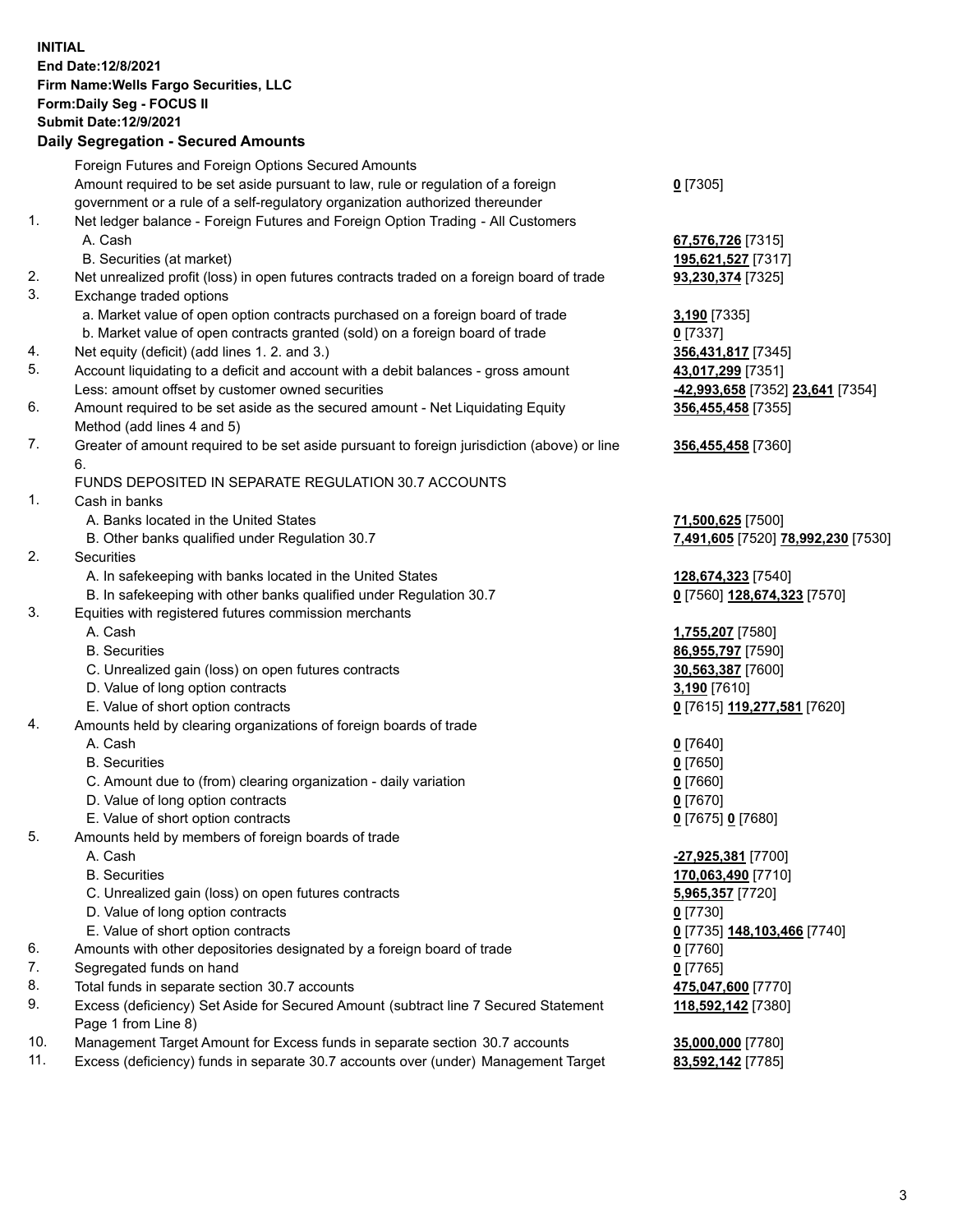**INITIAL End Date:12/8/2021 Firm Name:Wells Fargo Securities, LLC Form:Daily Seg - FOCUS II Submit Date:12/9/2021 Daily Segregation - Segregation Statement** SEGREGATION REQUIREMENTS(Section 4d(2) of the CEAct) 1. Net ledger balance A. Cash **2,757,532,299** [7010] B. Securities (at market) **2,013,287,535** [7020] 2. Net unrealized profit (loss) in open futures contracts traded on a contract market **664,396,535** [7030] 3. Exchange traded options A. Add market value of open option contracts purchased on a contract market **1,354,646,696** [7032] B. Deduct market value of open option contracts granted (sold) on a contract market **-1,435,444,056** [7033] 4. Net equity (deficit) (add lines 1, 2 and 3) **5,354,419,009** [7040] 5. Accounts liquidating to a deficit and accounts with debit balances - gross amount **105,791,464** [7045] Less: amount offset by customer securities **-105,714,042** [7047] **77,422** [7050] 6. Amount required to be segregated (add lines 4 and 5) **5,354,496,431** [7060] FUNDS IN SEGREGATED ACCOUNTS 7. Deposited in segregated funds bank accounts A. Cash **114,059,504** [7070] B. Securities representing investments of customers' funds (at market) **660,226,943** [7080] C. Securities held for particular customers or option customers in lieu of cash (at market) **188,882,937** [7090] 8. Margins on deposit with derivatives clearing organizations of contract markets A. Cash **2,824,071,932** [7100] B. Securities representing investments of customers' funds (at market) **249,270,941** [7110] C. Securities held for particular customers or option customers in lieu of cash (at market) **1,824,404,598** [7120] 9. Net settlement from (to) derivatives clearing organizations of contract markets **26,759,403** [7130] 10. Exchange traded options A. Value of open long option contracts **1,354,646,696** [7132] B. Value of open short option contracts **-1,435,444,056** [7133] 11. Net equities with other FCMs A. Net liquidating equity **0** [7140] B. Securities representing investments of customers' funds (at market) **0** [7160] C. Securities held for particular customers or option customers in lieu of cash (at market) **0** [7170] 12. Segregated funds on hand **0** [7150] 13. Total amount in segregation (add lines 7 through 12) **5,806,878,898** [7180] 14. Excess (deficiency) funds in segregation (subtract line 6 from line 13) **452,382,467** [7190] 15. Management Target Amount for Excess funds in segregation **125,000,000** [7194]

16. Excess (deficiency) funds in segregation over (under) Management Target Amount Excess

**327,382,467** [7198]